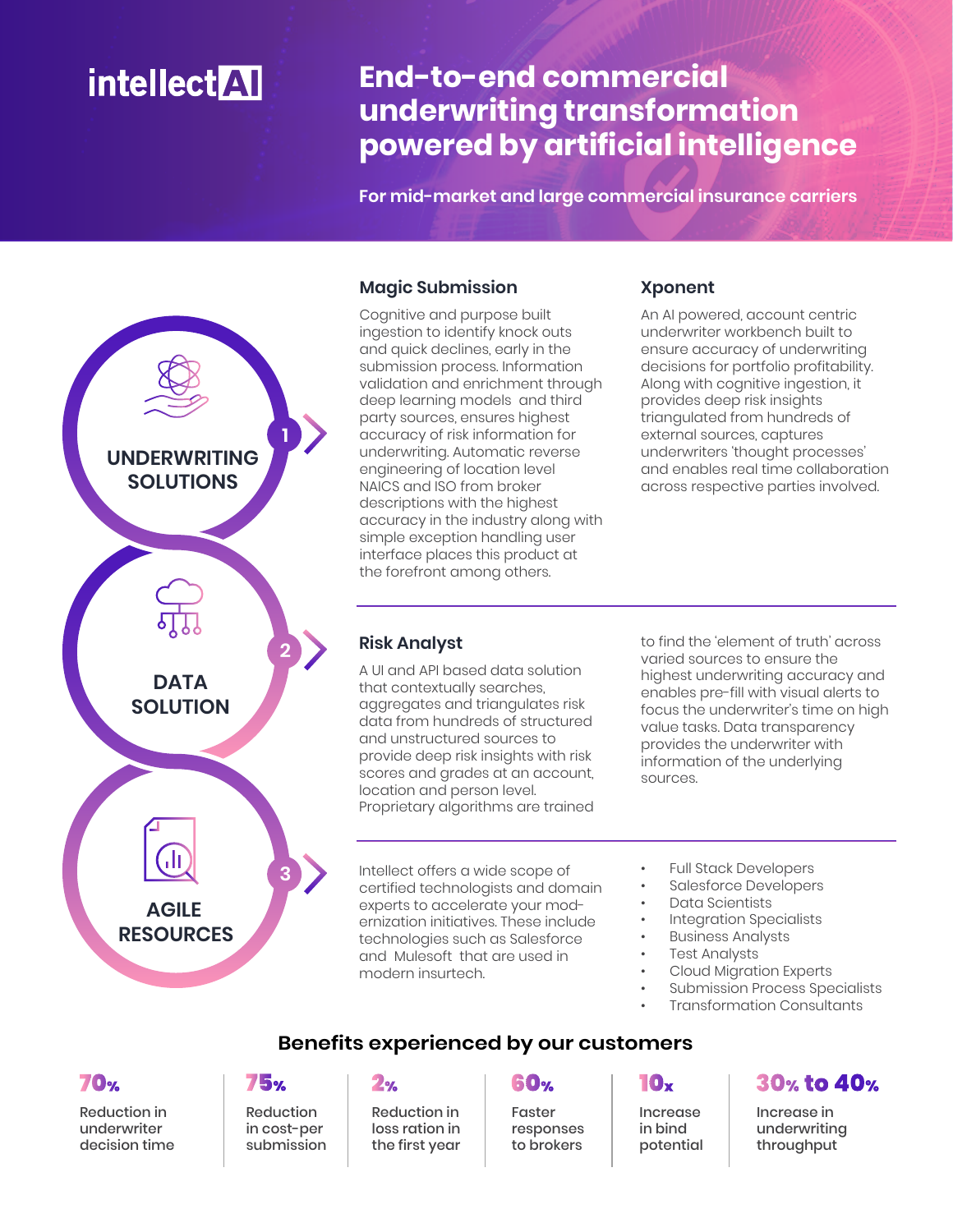## **Here's an overview of our solutions and the business process they support:**

| <b>Process</b>                                                                                                                                              | <b>RISK ANALYST</b> | <b>MAGIC<br/>SUBMISSION</b><br><b>Extraction</b> | <b>MAGIC<br/>SUBMISSION</b><br><b>Intake &amp; Routing</b> | >> XPONENT |
|-------------------------------------------------------------------------------------------------------------------------------------------------------------|---------------------|--------------------------------------------------|------------------------------------------------------------|------------|
| <b>Prospecting</b><br>· Identify prospects that fit into your appetite<br>· Target marketing for high conversion rate                                       |                     |                                                  |                                                            |            |
| <b>Ingestion</b><br>• Poll Email or Pull from DMS or Real-time user upload                                                                                  |                     |                                                  |                                                            |            |
| <b>Partial Extraction</b><br>• Requirements check and email triggers<br>(for documents requests)<br>• Exception handling                                    |                     |                                                  |                                                            |            |
| <b>Quick Decline</b><br>• Perform knockouts<br>• Communication to internal/broker                                                                           |                     |                                                  |                                                            |            |
| <b>Clearance</b><br>• BOR, License, OFAC and clearance check<br>· Submission dedupe                                                                         |                     |                                                  |                                                            |            |
| <b>Full Extraction</b><br>• Use-case based contextual documents extraction<br>• Exception handling                                                          |                     |                                                  |                                                            |            |
| <b>Data Enrichment</b><br>• Auto reverse engineer text to NAICS/ISO/RMS/ATC<br>· Data validation and enrichment<br>(based on rules and third-party sources) |                     |                                                  |                                                            |            |
| <b>Submission Scoring</b><br>External risk insights with scoring<br>Submission prioritizatione                                                              |                     |                                                  |                                                            |            |
| <b>Routing</b><br>Assigning an underwriter<br>Straight-Through Processing (STP) / Quick quote                                                               |                     |                                                  |                                                            |            |
| <b>Requirements Management</b><br>· Case-level requirements management<br>• Workflow and Tasking                                                            |                     |                                                  |                                                            |            |
| <b>Account View</b><br>• Account 360 Dashboard<br>(with both internal and external data sources)<br>• Reporting and metrics                                 |                     |                                                  |                                                            |            |
| <b>Quote and Bind</b><br>• Underwriter thoughts capture & Quote/Bind<br>• Documents and decision                                                            |                     |                                                  |                                                            |            |